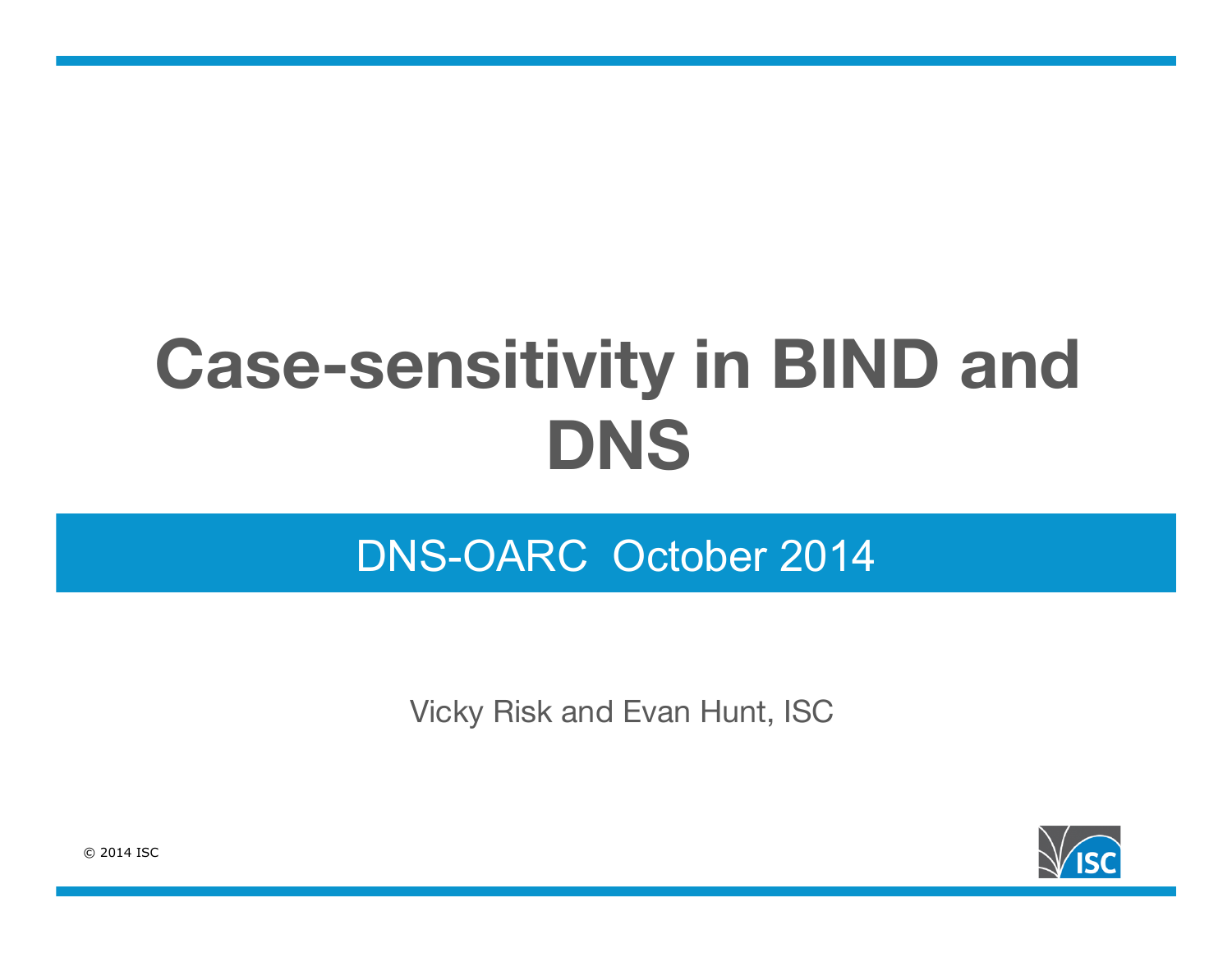#### **Background**

In DNS, a request for any of these domains should be treated the same by a responder These all look the

- www.isc.org
- WWW.ISC.ORG
- WwW.iSc.oRg
- wWw.IsC.OrG BIND



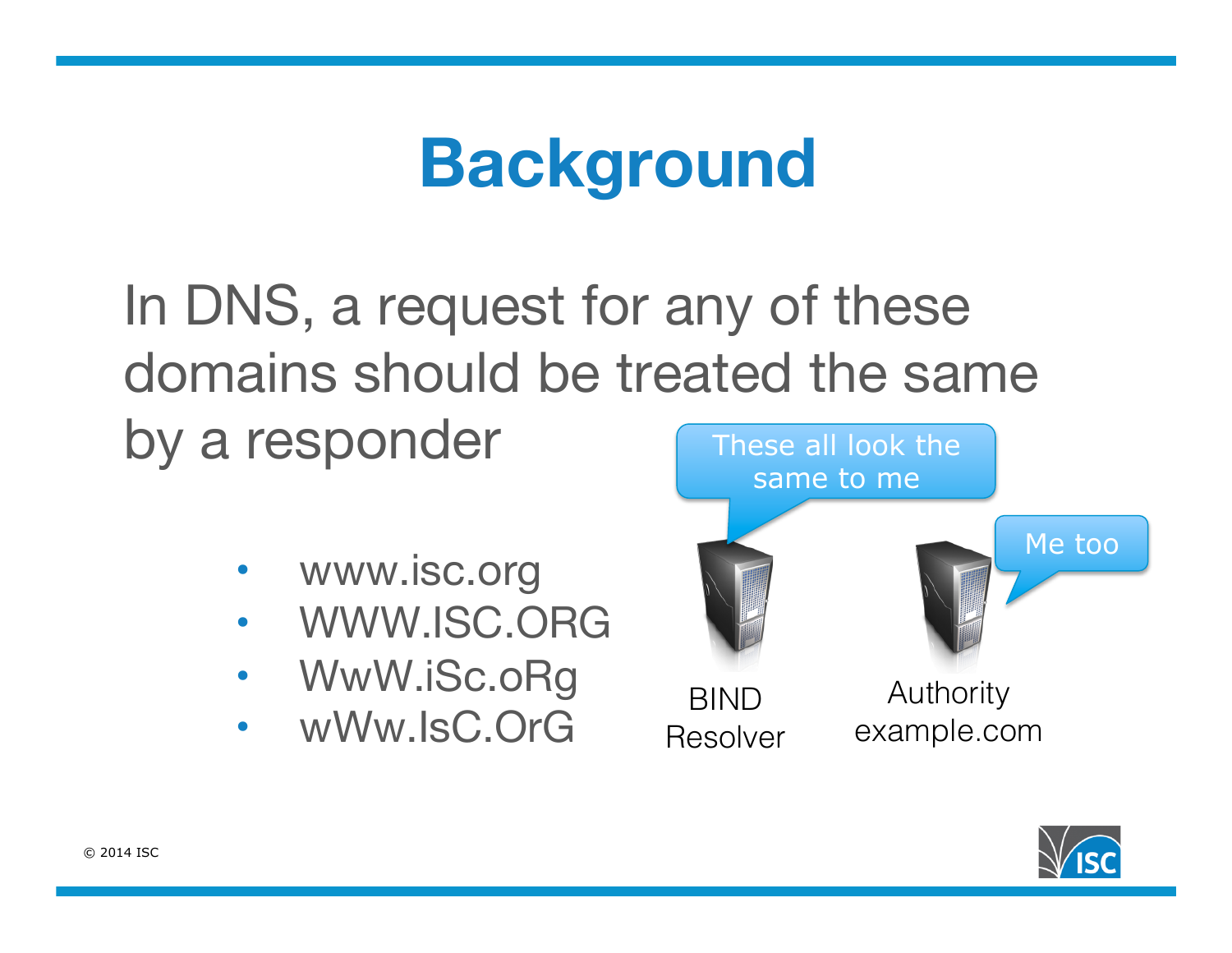#### **However**

- The Requestor may consider them to be different questions
- **The Requestor may even randomize** the case in their question



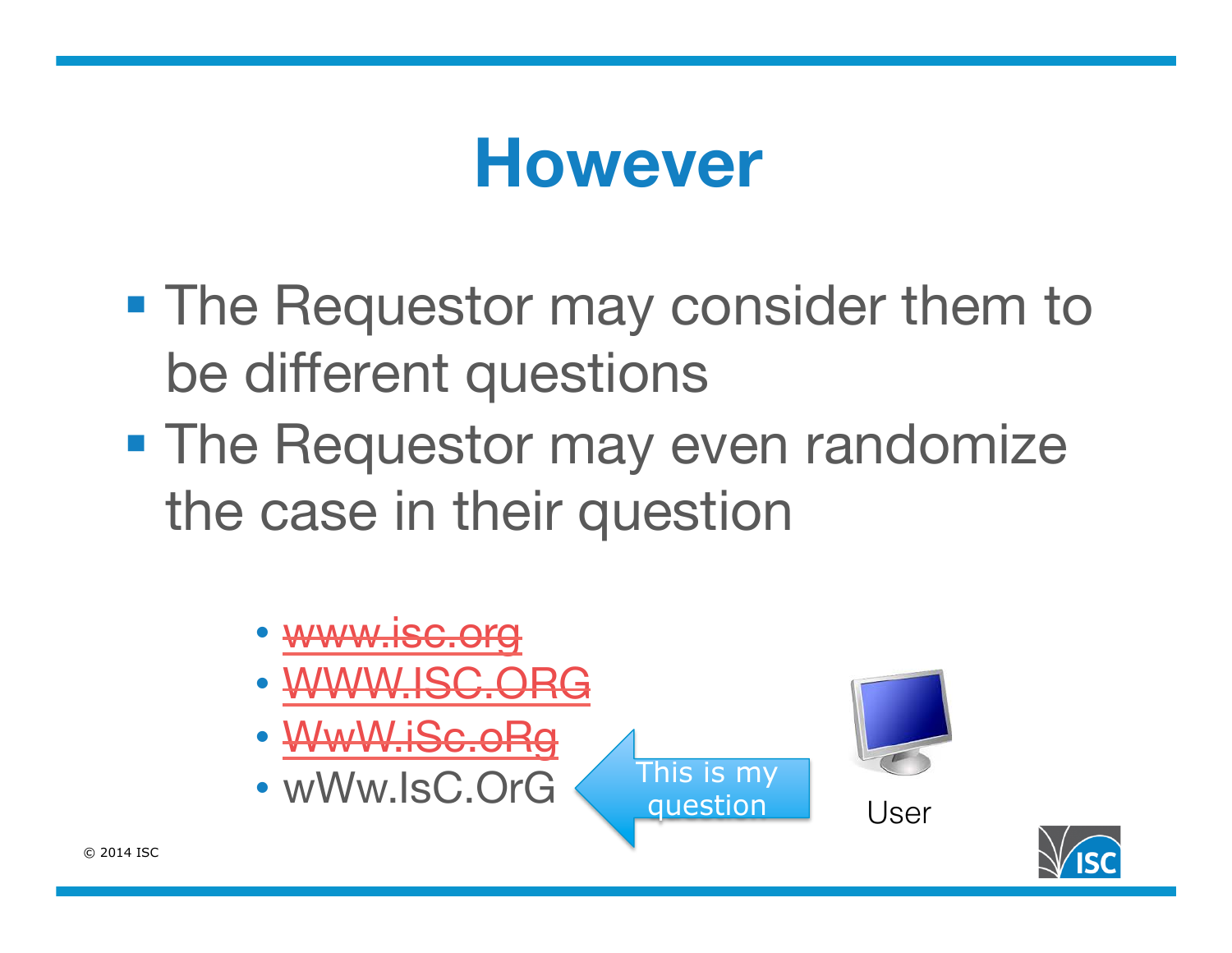# **Casing adds identity to the query**

"Use of Bit 0x20 in DNS Labels to Improve Transaction Identity" draft-vixie-dnsext-dns0x20-00.txt

- Using the case of the query adds another degree of entropy to make it more difficult to spoof a query
- Value coming back in the question section has to be in the same case as it was originally asked

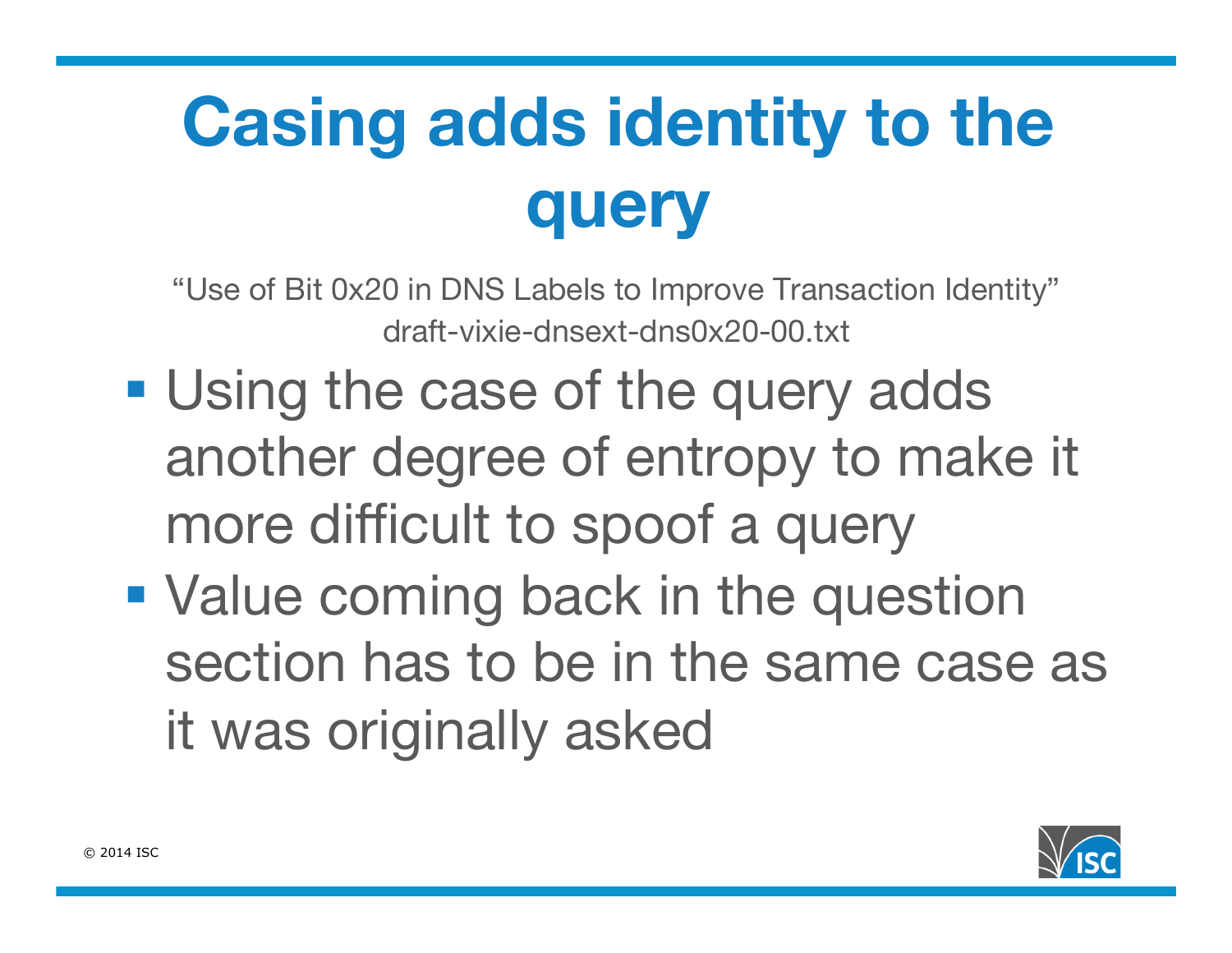## **What is the problem?**

- Requestor may care about casing
- Resolver and authoritative servers don't care about casing
- Resolver and authoritative servers may modify the casing inadvertently through
	- 1. Packet Compression
	- 2. Caching choices

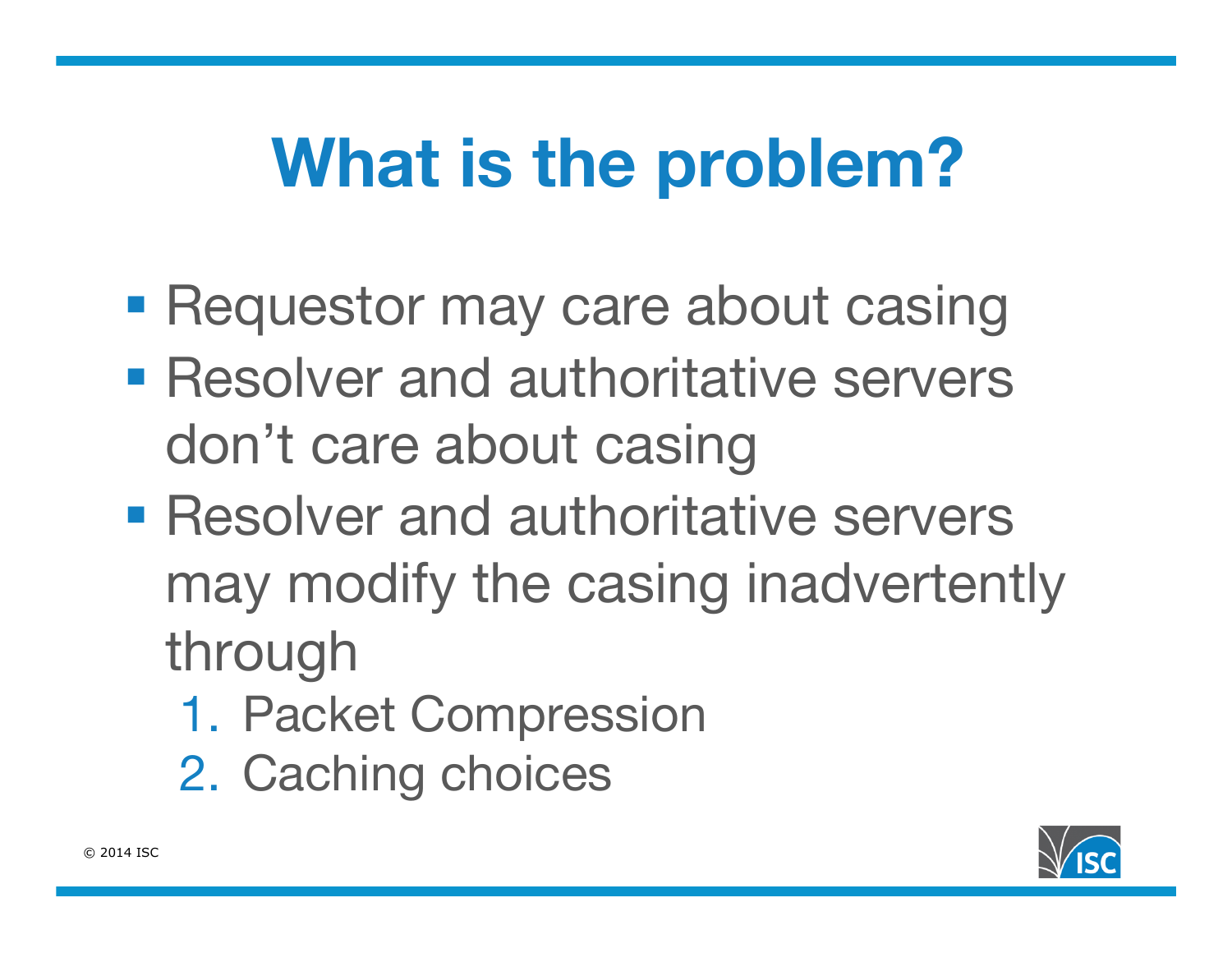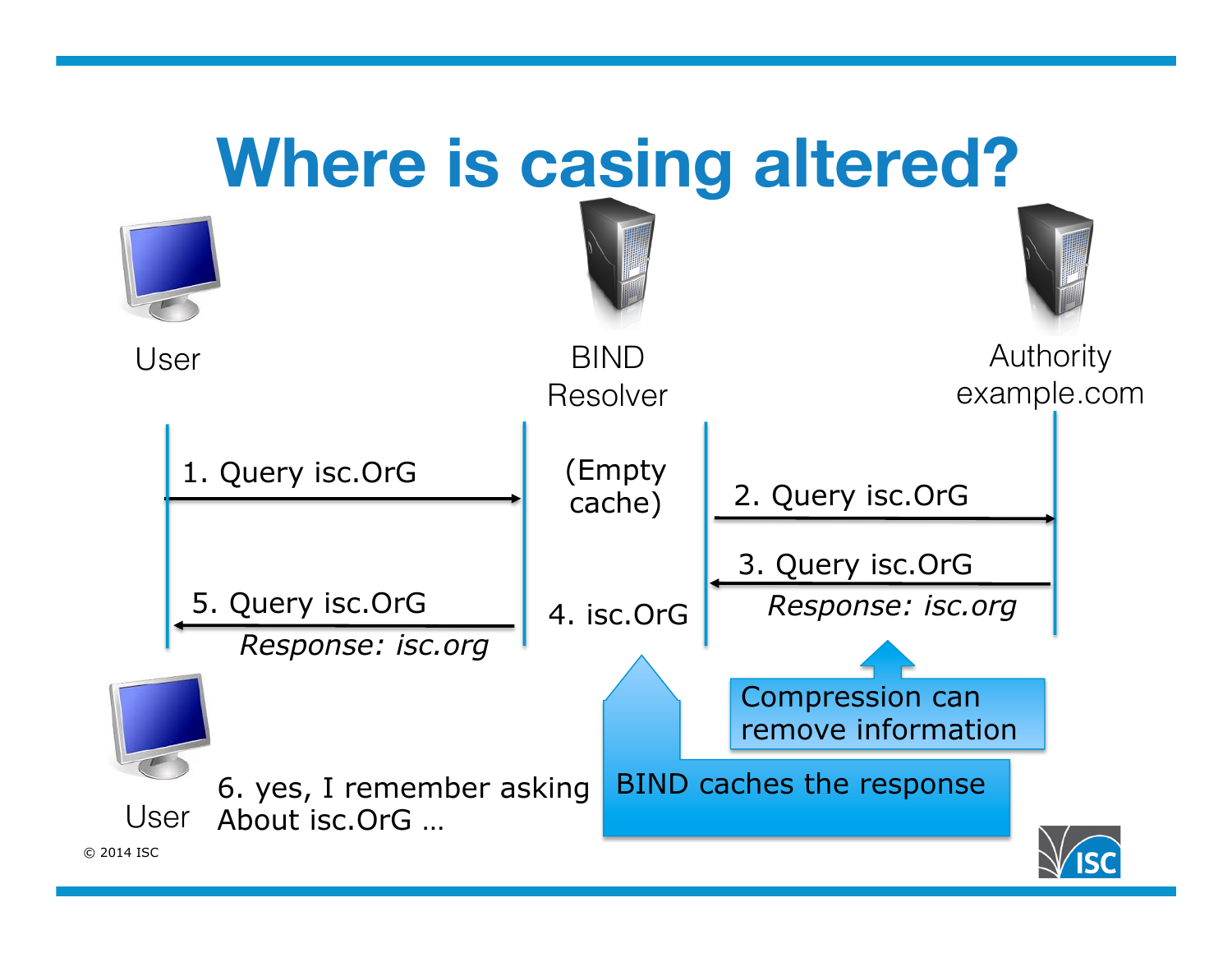## **Compression**

- We use compression (de-duplication) by default in BIND, although this is configurable
- Since they are the same domain, we only want a single label in the packet
- So, we 'compress' multiple instances to a common label (which could be any of these)

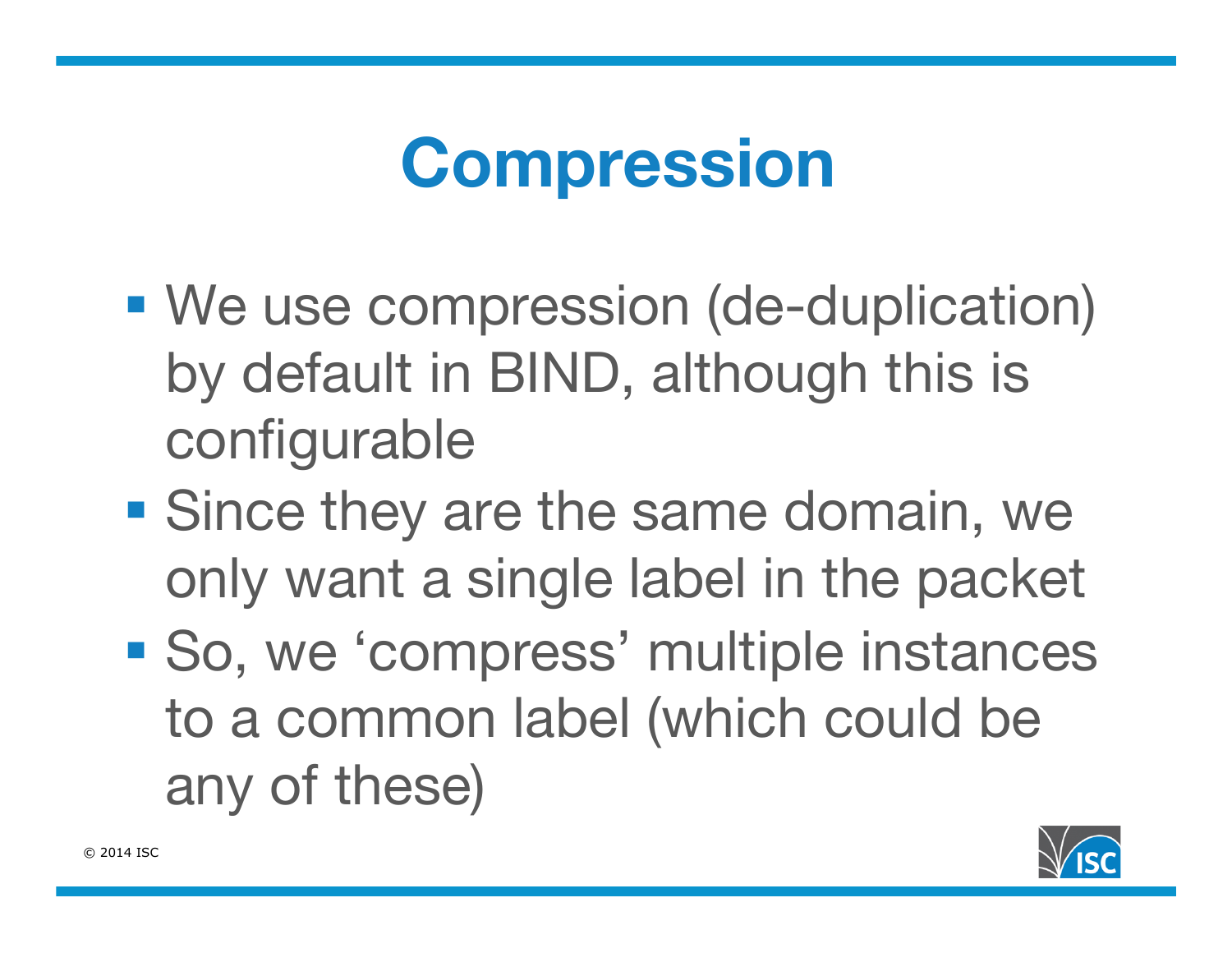## **Case-insensitive Compression**

Doesn't consider the case of the letters when looking for common suffixes

- When you have a common suffix, refer back to the first instance instead of repeating it
- The first occurrence is likely to be a **client query, not an authoritative response, or data in the cache**

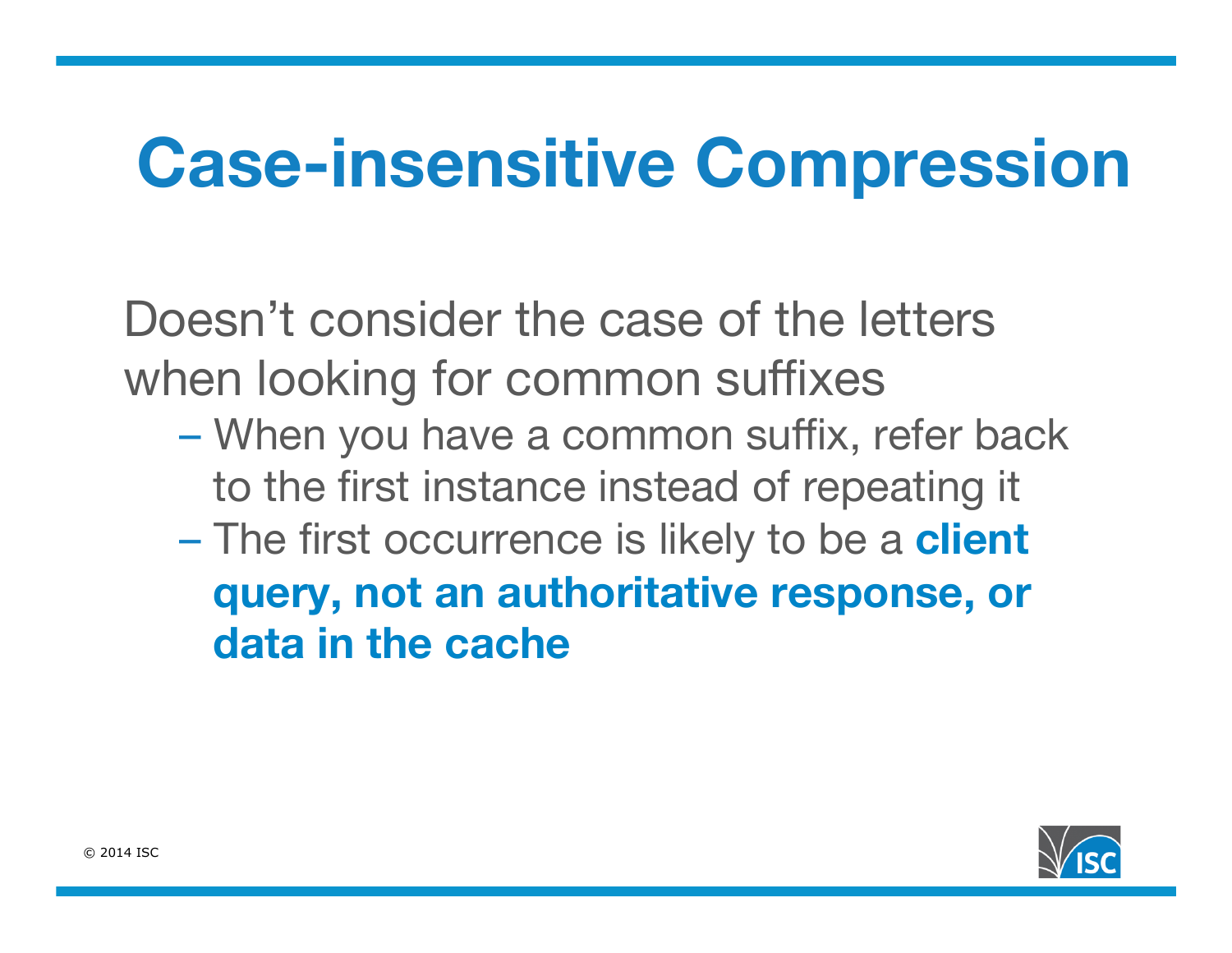#### **RFC 1035**

§2.3.3 - "Character Case"

*When data enters the domain system, its original case should be preserved whenever possible. In certain circumstances this cannot be done. For example, if two RRs are stored in a database, one at x.y and one at X.Y, they are actually stored at the same place in the database, and hence only one casing would be preserved. The basic rule is that case can be discarded only when data is used to define structure in a database, and two names are identical when compared in a case insensitive manner.* 

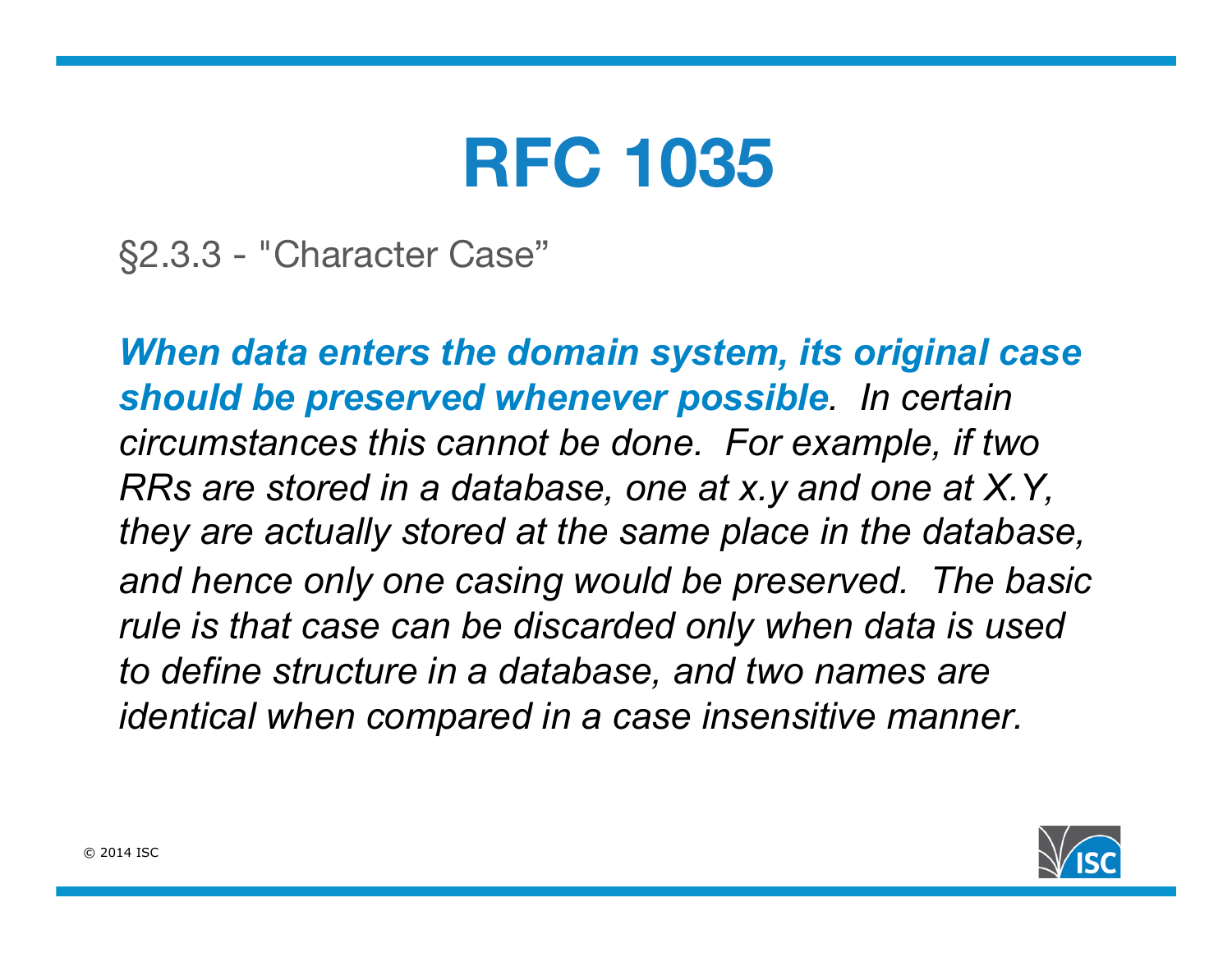## **When does data enter the system?**



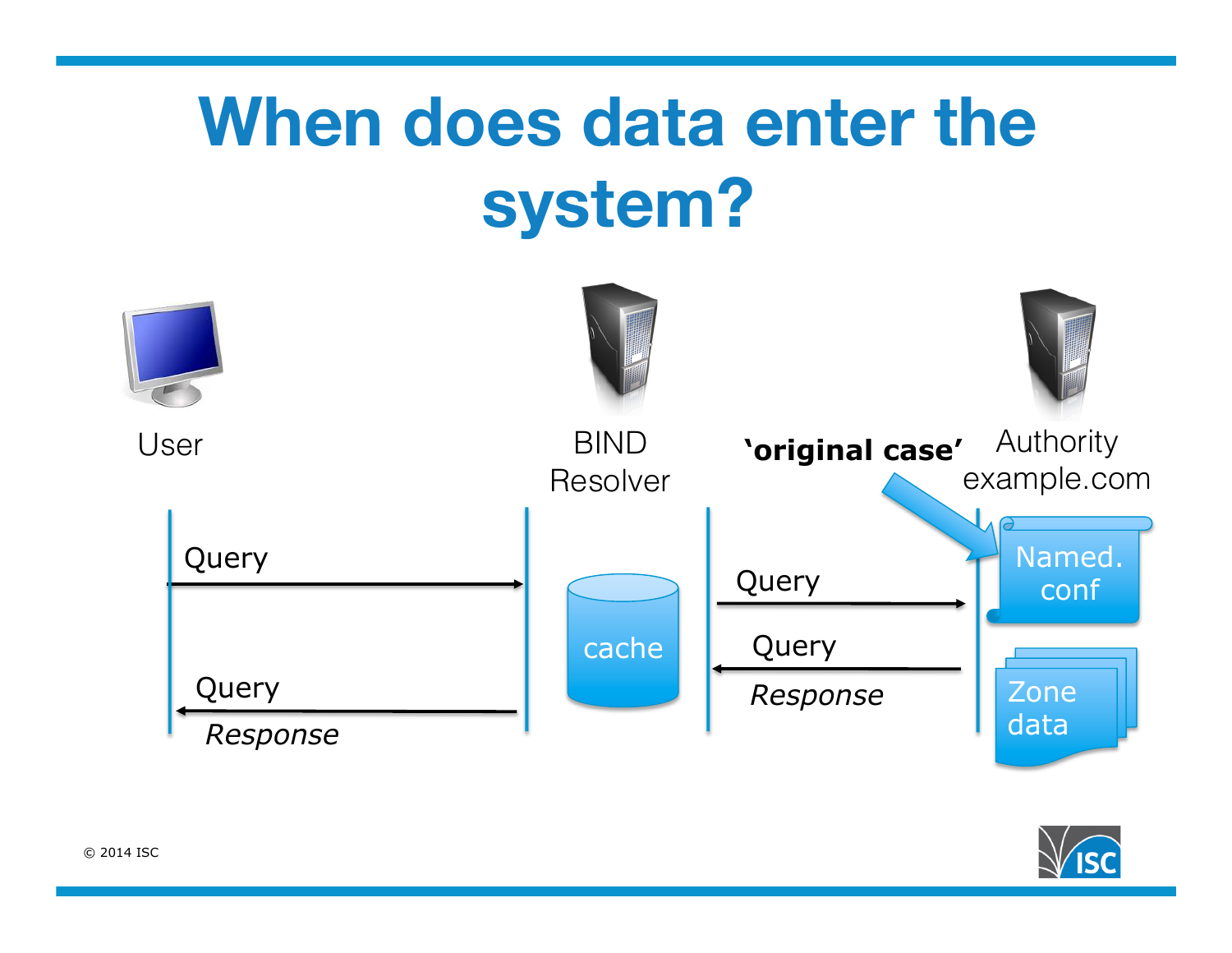#### **What should we do …**

■ We looked at the RFC – It seemed we were non-compliant ■ We consulted with all the major operating system packagers of BIND – They agreed, we should change ■ We changed BIND behavior

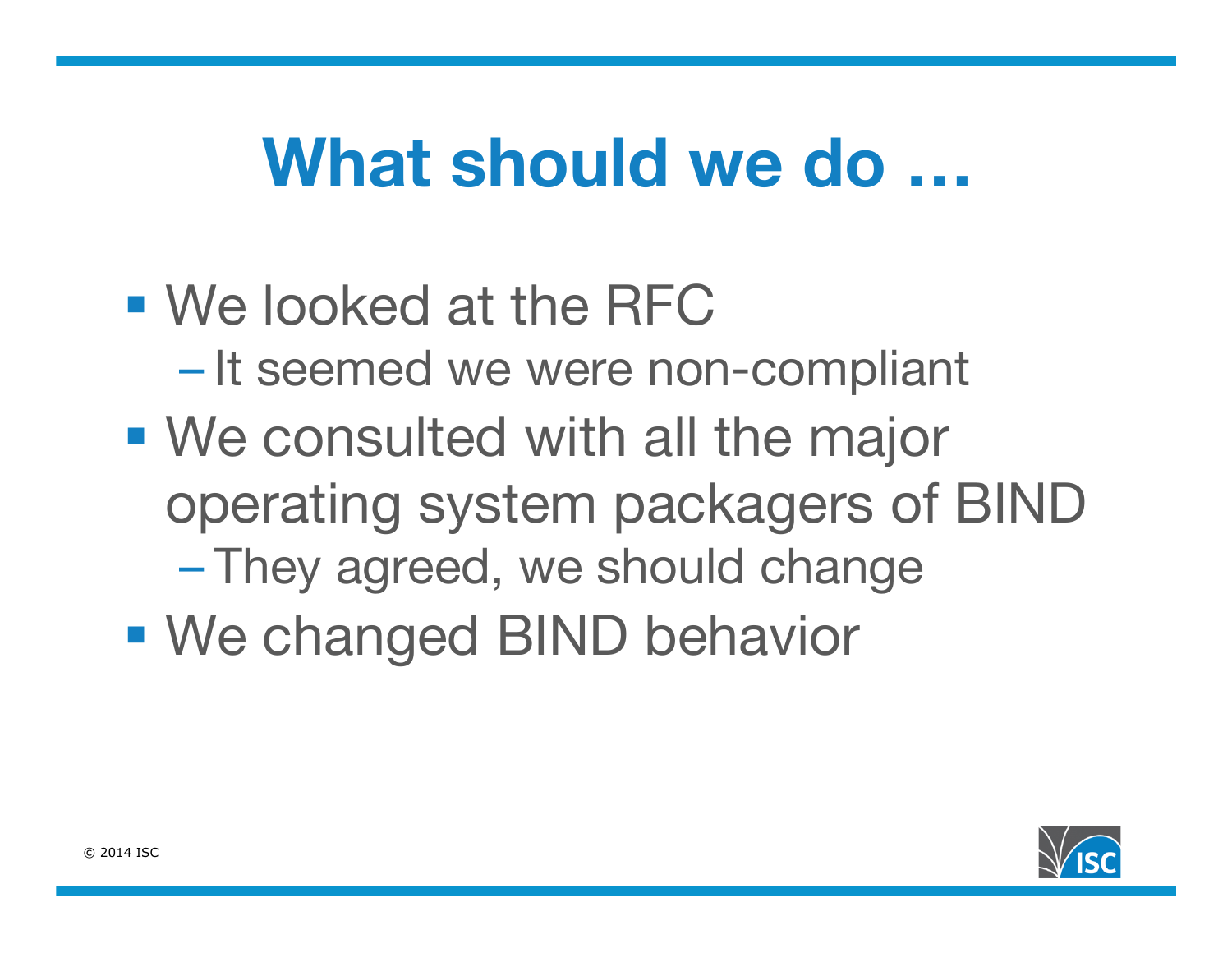## **New BIND Behavior**

- Compression when answering queries is **case-sensitive**
- This change went into 9.6-ESV-R11,9.8.7,9.9.5,9.9.5(sub) & 9.10.0
- Query is saved in the cache in the case it was **answered** in – as it always was, but now, the case of the answer may be different from the case of the question

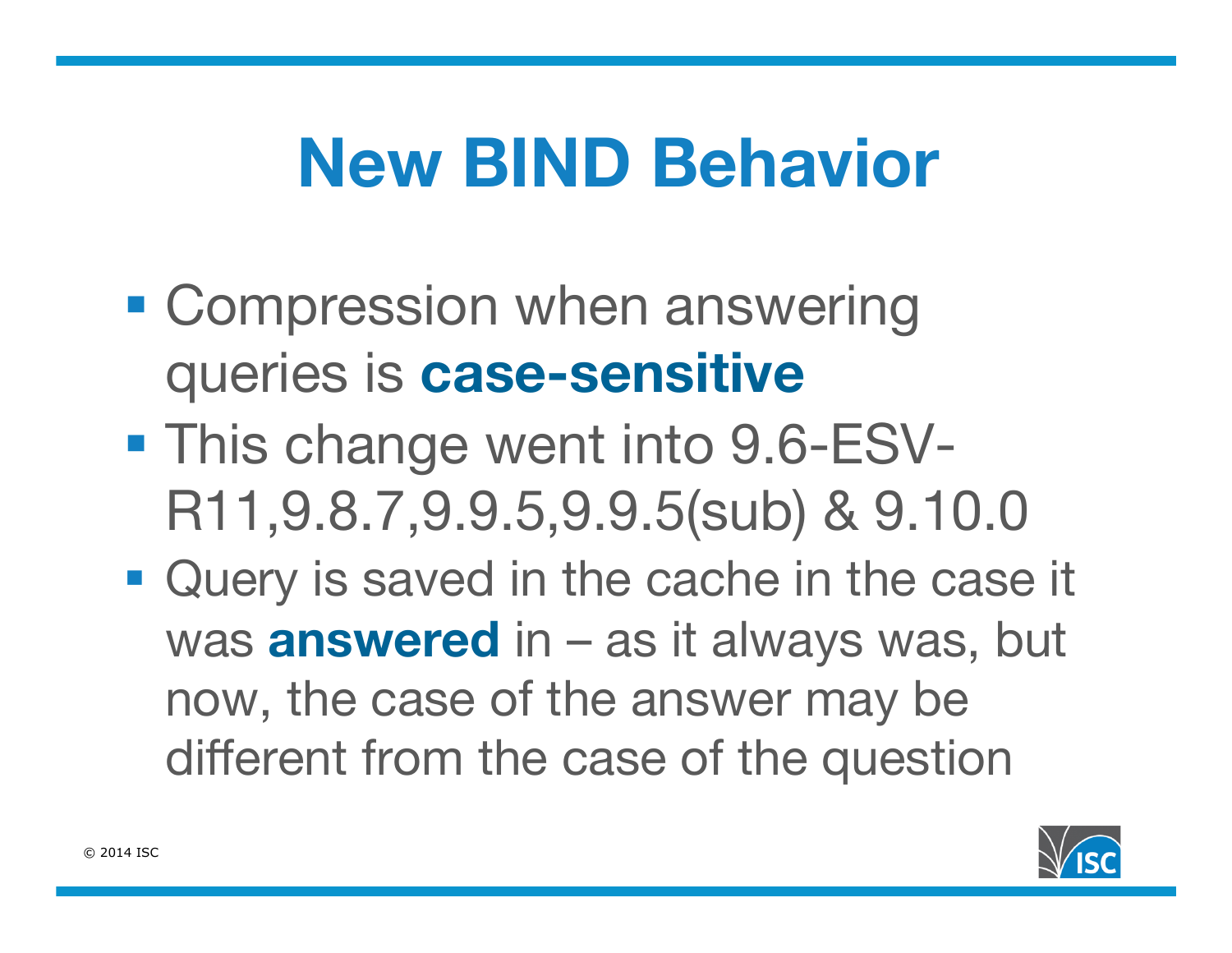## **Result**

- So far, we have had two support cases related to this
- These were clients that incorrectly cared about the case of the ANSWER
- **In one case, an enterprise network** saw a widespread phone outage due to unexpected casing

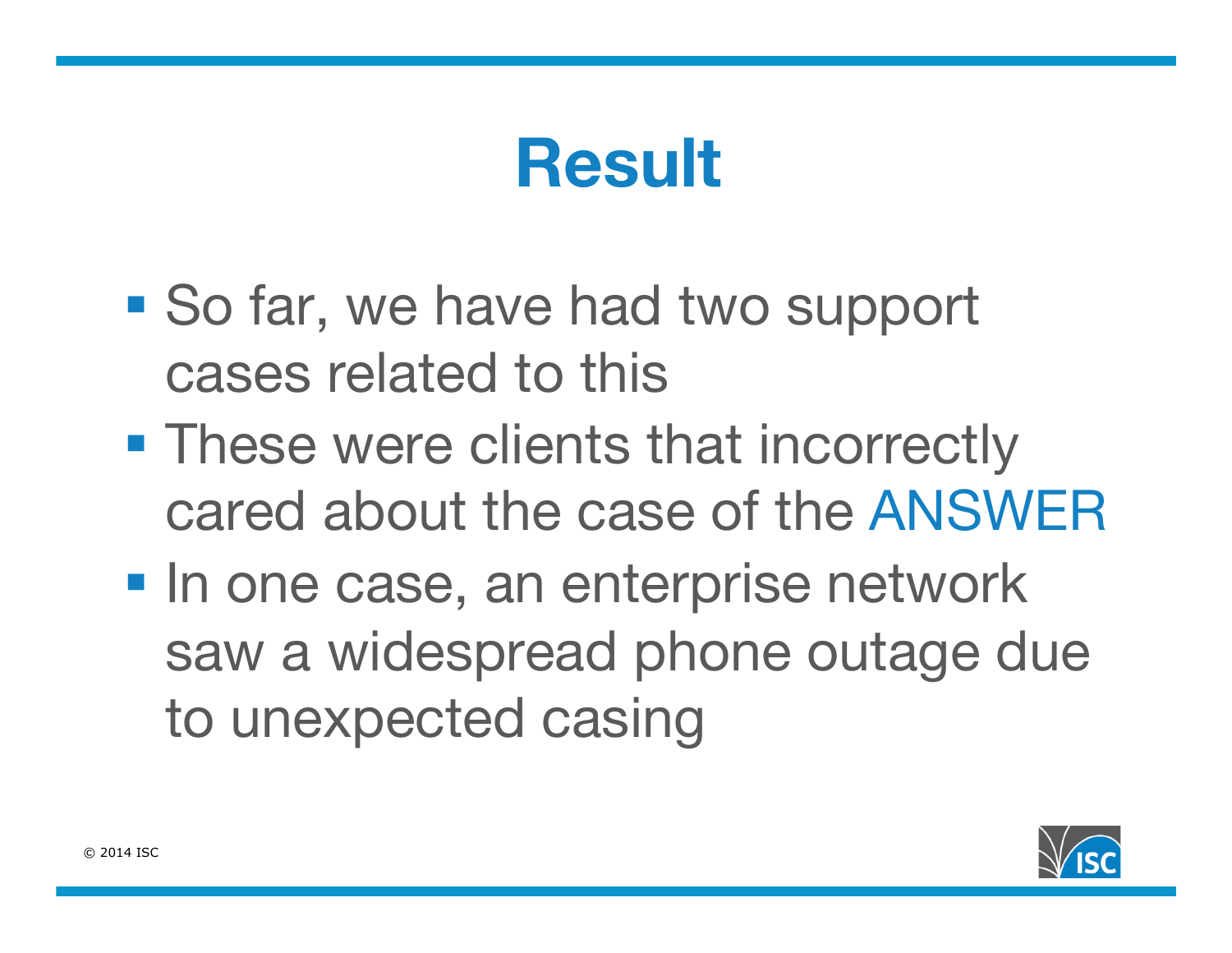

- We have since added an ACL to make it possible to revert to the old behavior, if necessary
- § This feature is in BIND 9.10, 9.8.6 and 9.8.8

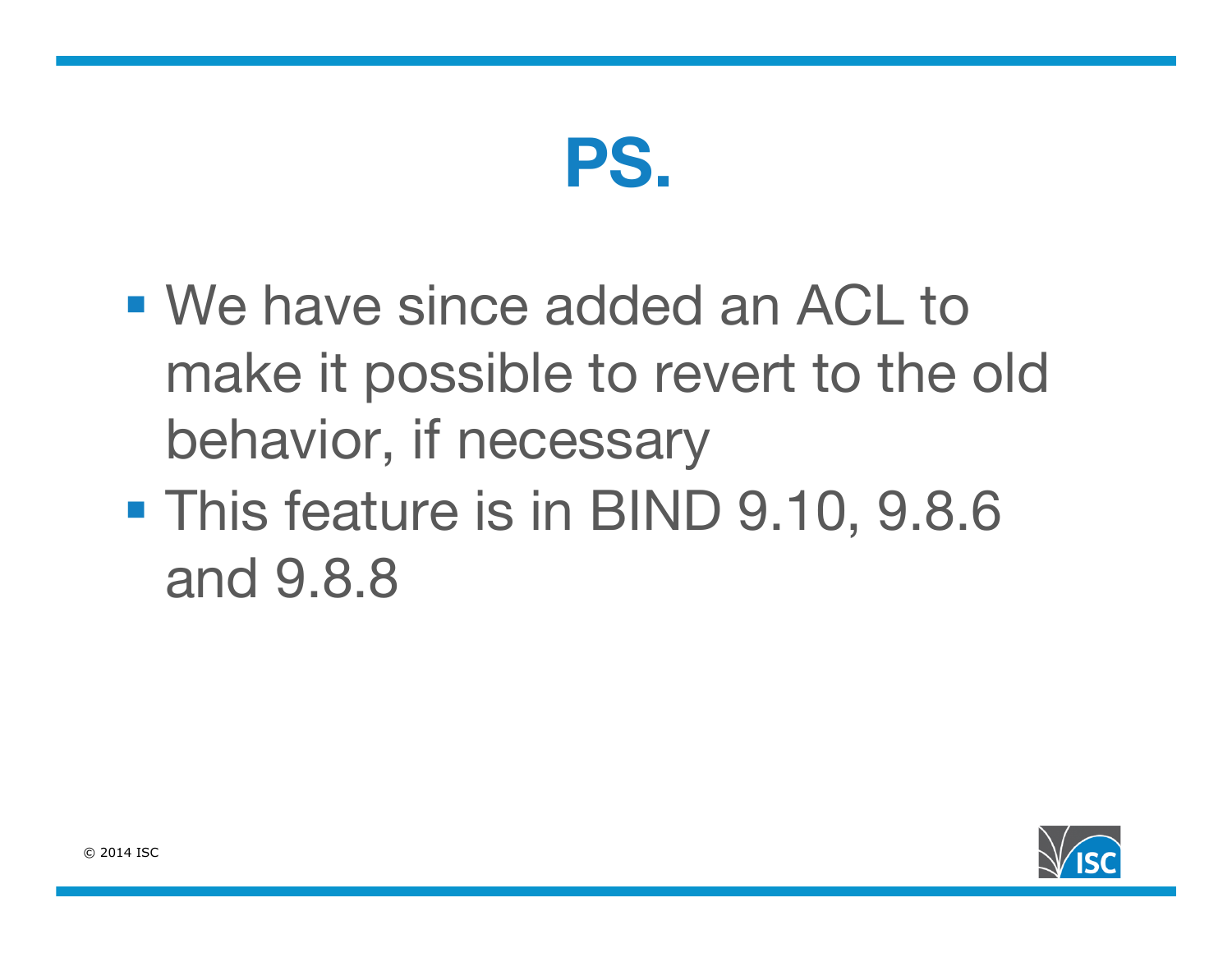## **Impact on the DNS**

- As BIND authoritative systems and caching resolvers are updated, gradually, the DNS will see changes in case preservation
	- Through (compressed) authoritative responses
	- Through responses from cache
- Possible compatibility impacts

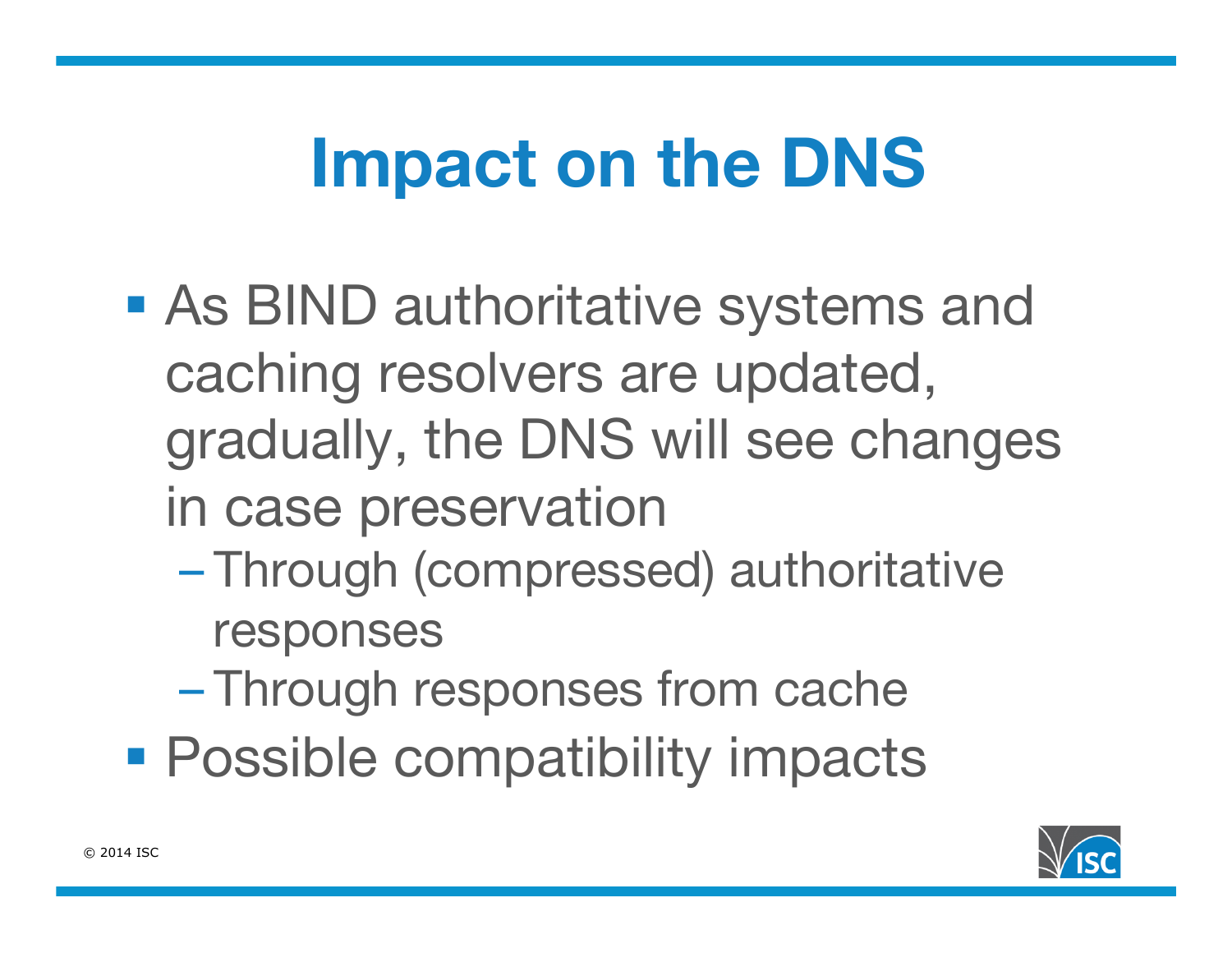## **Other things we could do**

To minimize the impact on clients that incorrectly care about the case of the **ANSWER**

- Lower case all upstream queries.
- This prevents camel case making its way through to the authoritative servers and back into the cache from non case preserving authoritative servers.
- Lower case is also the most common way records are published and looked up. This minimises the impact on broken clients.
- We probably will do this.

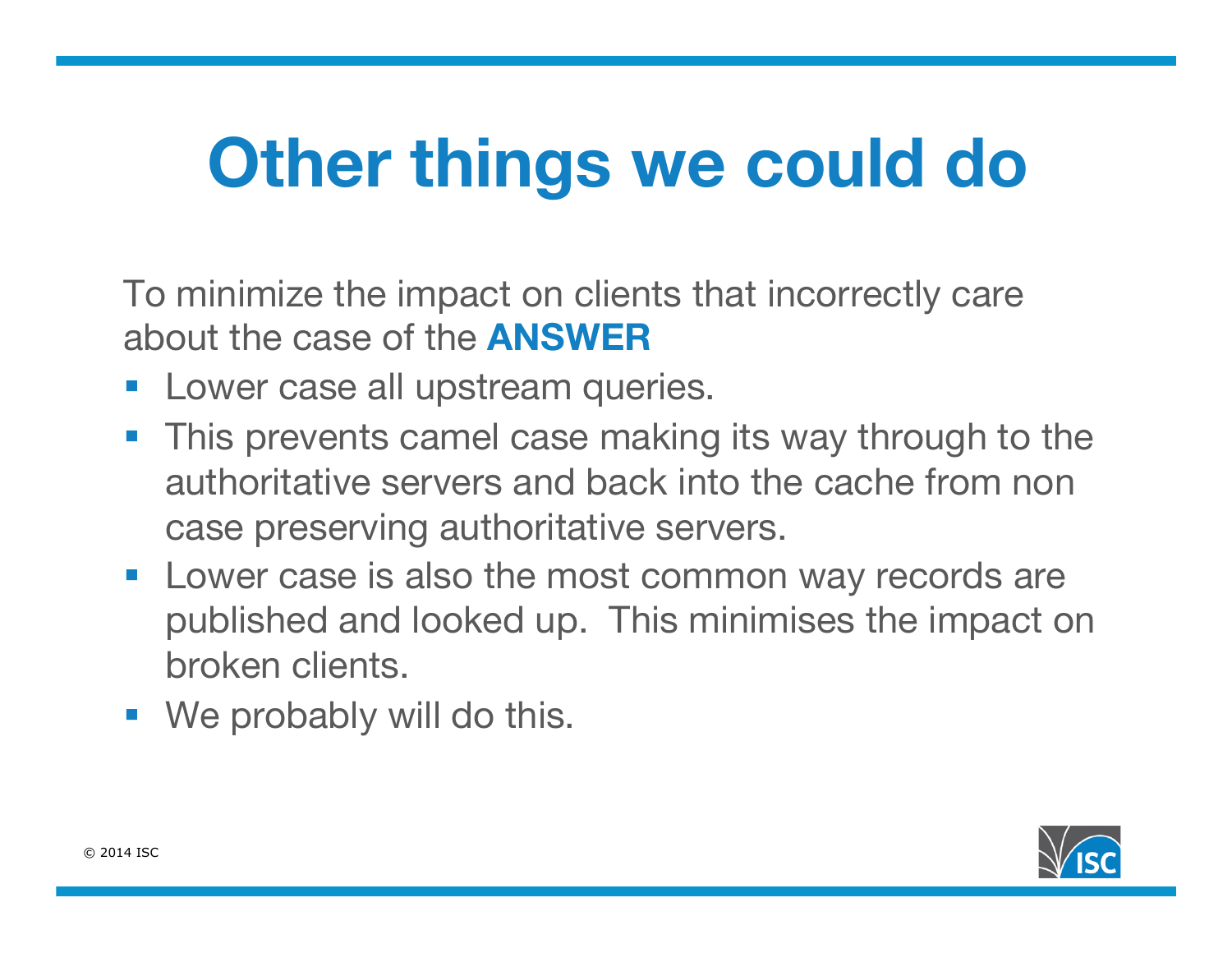# **Survey of DNS servers**

| <b>Server</b>   | version                                            | <b>Behavior</b>              |
|-----------------|----------------------------------------------------|------------------------------|
| <b>NSD</b>      | 3.2                                                | Case-insensitive             |
| <b>NSD</b>      | 4.0                                                | Case-insensitive             |
| Knot            | 1.4rc1                                             | (encountered a known<br>bug) |
| <b>PowerDNS</b> | 3.2                                                | Case-insensitive             |
| Yadifa          | 1.0.3                                              | Case-insensitive             |
| Microsoft.net   | $\overline{?}$                                     | Case-insensitive             |
| Nominum.com     | $\overline{P}$                                     | Case-insensitive             |
| <b>BIND</b>     | <change< td=""><td>Case-insensitive</td></change<> | Case-insensitive             |

http://workbench.sidnlabs.nl/